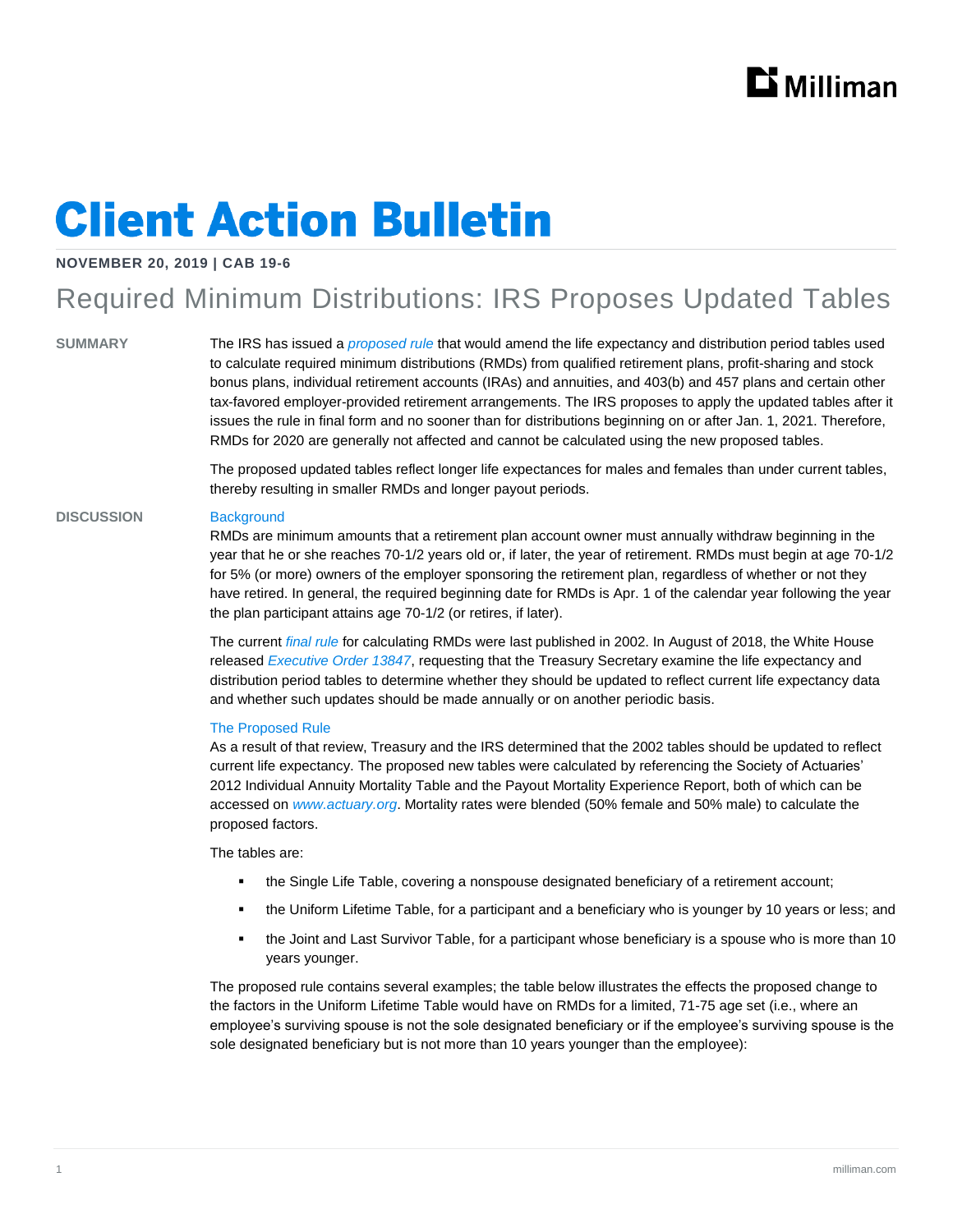| Distribution Period Using the Uniform Lifetime Table |                                 |                      |                                                |                                                        |                      |                  |
|------------------------------------------------------|---------------------------------|----------------------|------------------------------------------------|--------------------------------------------------------|----------------------|------------------|
|                                                      | <b>Years of Life Expectancy</b> |                      | Life<br><b>Expectancy</b><br><b>Difference</b> | Approximate RMD for an<br>Account Balance of \$100,000 |                      | <b>RMD</b>       |
| Age                                                  | <b>Current Rule</b>             | <b>Proposed Rule</b> | (Years)                                        | <b>Current Rule</b>                                    | <b>Proposed Rule</b> | <b>Reduction</b> |
| 71                                                   | 26.5                            | 28.2                 | 1.70                                           | \$3,770                                                | \$3,550              | $-5.8%$          |
| 72                                                   | 25.6                            | 27.3                 | 1.70                                           | \$3,910                                                | \$3,660              | $-6.4%$          |
| 73                                                   | 24.7                            | 26.4                 | 1.70                                           | \$4,050                                                | \$3,790              | $-6.4%$          |
| 74                                                   | 23.8                            | 25.4                 | 1.70                                           | \$4,200                                                | \$3,920              | $-6.7%$          |
| 75                                                   | 22.9                            | 24.6                 | 1.70                                           | \$4.370                                                | \$4,070              | $-6.9%$          |

Note that for participants attaining age 70-1/2 in 2020, a plan is permitted to pay out the first RMD as late as Apr. 1, 2021. The proposed rule would not apply the new RMD tables to these participants for their 2020 RMDs. Plan sponsors should be cautious and ensure that the correct tables are used for any RMD paid in 2021 and take care to use the correct distribution calendar year tables. Doing so will help to avoid having to make a plan correction and causing participant tax consequences if the amount distributed is too low.

The proposed rule includes a transition rule if an employee dies before Jan. 1, 2021, that would reset the initial "single life" expectancy table that is used to determine the distribution period in three situations:

- The employee has a nonspousal designated beneficiary and dies before the required beginning date for RMDs;
- The employee dies after the required beginning date for RMDs without a designated beneficiary; and
- The employee is younger than the designated beneficiary and dies after the required beginning date for RMDs.

A similar transition rule would apply if an employee's sole beneficiary is a surviving spouse who dies before Jan. 1, 2021.

**ACTION** Retirement plan sponsors should review the IRS's proposed rule to gauge its effects on RMDs. If the proposed rule becomes final, RMDs are likely to be smaller and be paid out for longer periods than under the current rule. While the proposed rule is for tax-qualified plans, some other retirement plan sponsors – such as those offering nonqualified plans – also use the RMD tables, and should assess the proposed rule as well. Communications to plan participants may have to be revised and administrative systems may have to be adjusted to accommodate the changes. Plan sponsors wishing to submit comments to the IRS must do so by Jan. 7, 2020. A public hearing is scheduled for Jan. 23, 2020.

> For additional information about the IRS's proposed rule updating the life expectancy and distribution period tables or for an assessment on the rule's possible effects on RMDs, please contact your Milliman consultant.